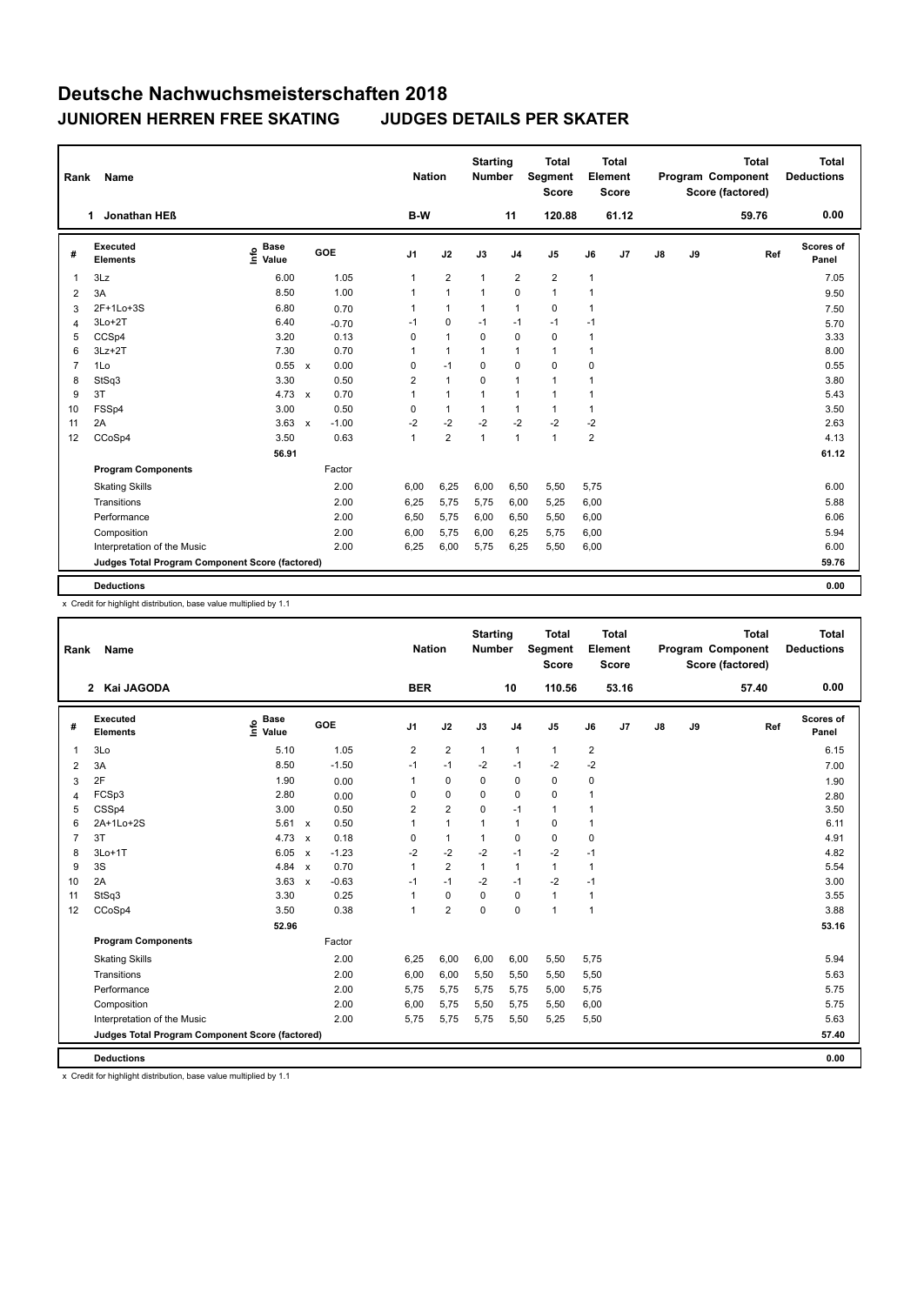| Rank           | <b>Name</b>                                     |                              |                           |         | <b>Nation</b>  |                | <b>Starting</b><br>Number |                | <b>Total</b><br><b>Segment</b><br><b>Score</b> |                | <b>Total</b><br>Element<br>Score |               |    | <b>Total</b><br>Program Component<br>Score (factored) | <b>Total</b><br><b>Deductions</b> |
|----------------|-------------------------------------------------|------------------------------|---------------------------|---------|----------------|----------------|---------------------------|----------------|------------------------------------------------|----------------|----------------------------------|---------------|----|-------------------------------------------------------|-----------------------------------|
|                | <b>Denis GURDZHI</b><br>3                       |                              |                           |         | <b>NRW</b>     |                |                           | 9              | 108.48                                         |                | 50.10                            |               |    | 58.38                                                 | 0.00                              |
| #              | Executed<br><b>Elements</b>                     | <b>Base</b><br>Info<br>Value |                           | GOE     | J <sub>1</sub> | J2             | J3                        | J <sub>4</sub> | J5                                             | J6             | J7                               | $\mathsf{J}8$ | J9 | Ref                                                   | Scores of<br>Panel                |
| $\mathbf{1}$   | 2A+1Lo+3S                                       | 8.20                         |                           | 1.05    | $\overline{2}$ | $\overline{2}$ | $\overline{2}$            | $\mathbf{1}$   | $\mathbf{1}$                                   | 0              |                                  |               |    |                                                       | 9.25                              |
| 2              | 2Lz                                             | 2.10                         |                           | 0.15    | $\mathbf{1}$   | $\mathbf{1}$   | $\mathbf{1}$              | 0              | 0                                              | 0              |                                  |               |    |                                                       | 2.25                              |
| 3              | 3Lo                                             | 5.10                         |                           | $-0.70$ | $-2$           | $-1$           | $-1$                      | $-1$           | $-1$                                           | $-1$           |                                  |               |    |                                                       | 4.40                              |
| 4              | FCCoSp2V                                        | 2.00                         |                           | 0.13    | 0              | $\mathbf 0$    | $\mathbf{1}$              | $\mathbf 0$    | $\mathbf 0$                                    | 1              |                                  |               |    |                                                       | 2.13                              |
| 5              | StSq1                                           | 1.80                         |                           | 0.50    | $\mathbf{1}$   | $\mathbf{1}$   | $\mathbf{1}$              | $\mathbf 0$    | $\mathbf{1}$                                   | $\overline{2}$ |                                  |               |    |                                                       | 2.30                              |
| 6              | 3T                                              | 4.73                         | $\mathsf{x}$              | 0.00    | $-1$           | 0              | 0                         | $\mathbf 0$    | 0                                              | 0              |                                  |               |    |                                                       | 4.73                              |
| $\overline{7}$ | $3Lo+2T$                                        | 7.04                         | $\mathsf{x}$              | 0.00    | 0              | $\mathbf{1}$   | $\mathbf 0$               | $\mathbf 0$    | $\mathbf 0$                                    | 0              |                                  |               |    |                                                       | 7.04                              |
| 8              | CSSp3                                           | 2.60                         |                           | 0.50    | 1              | $\overline{2}$ | 1                         | $\mathbf{1}$   | $\mathbf{1}$                                   | 1              |                                  |               |    |                                                       | 3.10                              |
| 9              | 2A                                              | 3.63                         | $\mathsf{x}$              | 0.38    | 1              | $\overline{2}$ | 1                         | $\mathbf{1}$   | $\mathbf 0$                                    | 0              |                                  |               |    |                                                       | 4.01                              |
| 10             | 3S                                              | 4.84                         | $\boldsymbol{\mathsf{x}}$ | 0.18    | $\Omega$       | $\mathbf{1}$   | $\mathbf{1}$              | $\mathbf 0$    | $\Omega$                                       | 0              |                                  |               |    |                                                       | 5.02                              |
| 11             | $2F+2T$                                         | 3.52                         | $\mathsf{x}$              | $-0.53$ | $-2$           | $-1$           | $-2$                      | $-2$           | $-2$                                           | $-1$           |                                  |               |    |                                                       | 2.99                              |
| 12             | CCoSp3V                                         | 2.50                         |                           | 0.38    | $\Omega$       | $\mathbf{1}$   | $\mathbf{1}$              | $\mathbf{1}$   | $\mathbf 0$                                    | $\mathbf{1}$   |                                  |               |    |                                                       | 2.88                              |
|                |                                                 | 48.06                        |                           |         |                |                |                           |                |                                                |                |                                  |               |    |                                                       | 50.10                             |
|                | <b>Program Components</b>                       |                              |                           | Factor  |                |                |                           |                |                                                |                |                                  |               |    |                                                       |                                   |
|                | <b>Skating Skills</b>                           |                              |                           | 2.00    | 6.25           | 6,00           | 6,00                      | 6,25           | 5,25                                           | 5,75           |                                  |               |    |                                                       | 6.00                              |
|                | Transitions                                     |                              |                           | 2.00    | 5,75           | 6,00           | 5,50                      | 5,50           | 5,00                                           | 5,50           |                                  |               |    |                                                       | 5.56                              |
|                | Performance                                     |                              |                           | 2.00    | 6,25           | 5,75           | 5,75                      | 5,75           | 5,50                                           | 5,75           |                                  |               |    |                                                       | 5.75                              |
|                | Composition                                     |                              |                           | 2.00    | 6,00           | 6,00           | 5,75                      | 6,00           | 5,25                                           | 5,75           |                                  |               |    |                                                       | 5.88                              |
|                | Interpretation of the Music                     |                              |                           | 2.00    | 6,25           | 6,25           | 6,00                      | 6,00           | 5,50                                           | 5,75           |                                  |               |    |                                                       | 6.00                              |
|                | Judges Total Program Component Score (factored) |                              |                           |         |                |                |                           |                |                                                |                |                                  |               |    |                                                       | 58.38                             |
|                |                                                 |                              |                           |         |                |                |                           |                |                                                |                |                                  |               |    |                                                       |                                   |
|                | <b>Deductions</b>                               |                              |                           |         |                |                |                           |                |                                                |                |                                  |               |    |                                                       | 0.00                              |

x Credit for highlight distribution, base value multiplied by 1.1

| Rank           | Name                                            |                            |                           |         | <b>Nation</b>  |                | <b>Starting</b><br><b>Number</b> |                | <b>Total</b><br>Segment<br><b>Score</b> |                | <b>Total</b><br>Element<br><b>Score</b> |               |    | <b>Total</b><br>Program Component<br>Score (factored) | <b>Total</b><br><b>Deductions</b> |
|----------------|-------------------------------------------------|----------------------------|---------------------------|---------|----------------|----------------|----------------------------------|----------------|-----------------------------------------|----------------|-----------------------------------------|---------------|----|-------------------------------------------------------|-----------------------------------|
|                | 4 Louis WEISSERT                                |                            |                           |         | <b>NRW</b>     |                |                                  | 8              | 102.35                                  |                | 48.23                                   |               |    | 55.12                                                 | 1.00                              |
| #              | Executed<br><b>Elements</b>                     | <b>Base</b><br>۴ê<br>Value | GOE                       |         | J <sub>1</sub> | J2             | J3                               | J <sub>4</sub> | J <sub>5</sub>                          | J6             | J7                                      | $\mathsf{J}8$ | J9 | Ref                                                   | <b>Scores of</b><br>Panel         |
| 1              | 3S                                              | 4.40                       |                           | 0.88    | 1              | $\overline{2}$ | $\overline{2}$                   | $\overline{1}$ | $\mathbf{1}$                            | $\mathbf{1}$   |                                         |               |    |                                                       | 5.28                              |
| 2              | $3T+2T$                                         | 5.60                       |                           | 0.70    | 1              | $\mathbf{1}$   | $\overline{1}$                   | $\overline{1}$ | $\mathbf{1}$                            | $\overline{1}$ |                                         |               |    |                                                       | 6.30                              |
| 3              | 3Lo                                             | 5.10                       |                           | 0.70    | 1              | $\overline{2}$ | $\mathbf{1}$                     | $\overline{1}$ | $\mathbf 0$                             | 1              |                                         |               |    |                                                       | 5.80                              |
| 4              | FCCoSp4                                         | 3.50                       |                           | 0.25    | 0              | $\mathbf{1}$   | 1                                | $\mathbf 0$    | $\mathbf 0$                             | $\mathbf{1}$   |                                         |               |    |                                                       | 3.75                              |
| 5              | StSq2                                           | 2.60                       |                           | 0.88    | $\overline{2}$ | $\overline{2}$ | $\overline{2}$                   | $\overline{1}$ | $\mathbf{1}$                            | $\overline{2}$ |                                         |               |    |                                                       | 3.48                              |
| 6              | 2A                                              | 3.63                       | $\mathsf{x}$              | 0.00    | 0              | $\mathbf{1}$   | 0                                | $\mathbf 0$    | $\mathbf 0$                             | $\mathbf 0$    |                                         |               |    |                                                       | 3.63                              |
| $\overline{7}$ | $2F+2T$                                         | 3.52                       | $\boldsymbol{\mathsf{x}}$ | 0.00    | $-1$           | 0              | 0                                | 0              | 0                                       | $\mathbf 0$    |                                         |               |    |                                                       | 3.52                              |
| 8              | 3T<                                             | 3.30<br>$\prec$            | $\boldsymbol{\mathsf{x}}$ | $-2.10$ | $-3$           | $-3$           | $-3$                             | $-3$           | $-3$                                    | $-3$           |                                         |               |    |                                                       | 1.20                              |
| 9              | 2Lz                                             | 2.31                       | $\boldsymbol{\mathsf{x}}$ | $-0.15$ | $-1$           | $\mathbf 0$    | $-1$                             | $-1$           | $\mathbf 0$                             | 0              |                                         |               |    |                                                       | 2.16                              |
| 10             | CSSp4                                           | 3.00                       |                           | 0.50    | $\mathbf 1$    | $\overline{2}$ | 1                                | $\overline{1}$ | $\mathbf{1}$                            | 1              |                                         |               |    |                                                       | 3.50                              |
| 11             | 2A+1Lo+2S                                       | 5.61                       | $\mathsf{x}$              | 0.00    | 0              | $\mathbf 0$    | 0                                | $\overline{1}$ | $\mathbf 0$                             | 0              |                                         |               |    |                                                       | 5.61                              |
| 12             | CCoSp4                                          | 3.50                       |                           | 0.50    | 1              | $\mathbf{1}$   | $\overline{1}$                   | $\overline{1}$ | $\overline{1}$                          | $\overline{1}$ |                                         |               |    |                                                       | 4.00                              |
|                |                                                 | 46.07                      |                           |         |                |                |                                  |                |                                         |                |                                         |               |    |                                                       | 48.23                             |
|                | <b>Program Components</b>                       |                            |                           | Factor  |                |                |                                  |                |                                         |                |                                         |               |    |                                                       |                                   |
|                | <b>Skating Skills</b>                           |                            |                           | 2.00    | 6,00           | 5,50           | 5,75                             | 5,75           | 5,00                                    | 5,25           |                                         |               |    |                                                       | 5.56                              |
|                | Transitions                                     |                            |                           | 2.00    | 5,50           | 5,00           | 5,50                             | 6,00           | 5,00                                    | 5,50           |                                         |               |    |                                                       | 5.38                              |
|                | Performance                                     |                            |                           | 2.00    | 6,00           | 5,25           | 5,75                             | 5,75           | 5,25                                    | 5,50           |                                         |               |    |                                                       | 5.56                              |
|                | Composition                                     |                            |                           | 2.00    | 5,50           | 5,00           | 5,50                             | 5,75           | 5,25                                    | 5,75           |                                         |               |    |                                                       | 5.50                              |
|                | Interpretation of the Music                     |                            |                           | 2.00    | 5,75           | 5,25           | 5,75                             | 6,00           | 5,25                                    | 5,50           |                                         |               |    |                                                       | 5.56                              |
|                | Judges Total Program Component Score (factored) |                            |                           |         |                |                |                                  |                |                                         |                |                                         |               |    |                                                       | 55.12                             |
|                | <b>Deductions</b>                               |                            | Falls:                    | $-1.00$ |                |                |                                  |                |                                         |                |                                         |               |    |                                                       | $-1.00$                           |

< Under-rotated jump x Credit for highlight distribution, base value multiplied by 1.1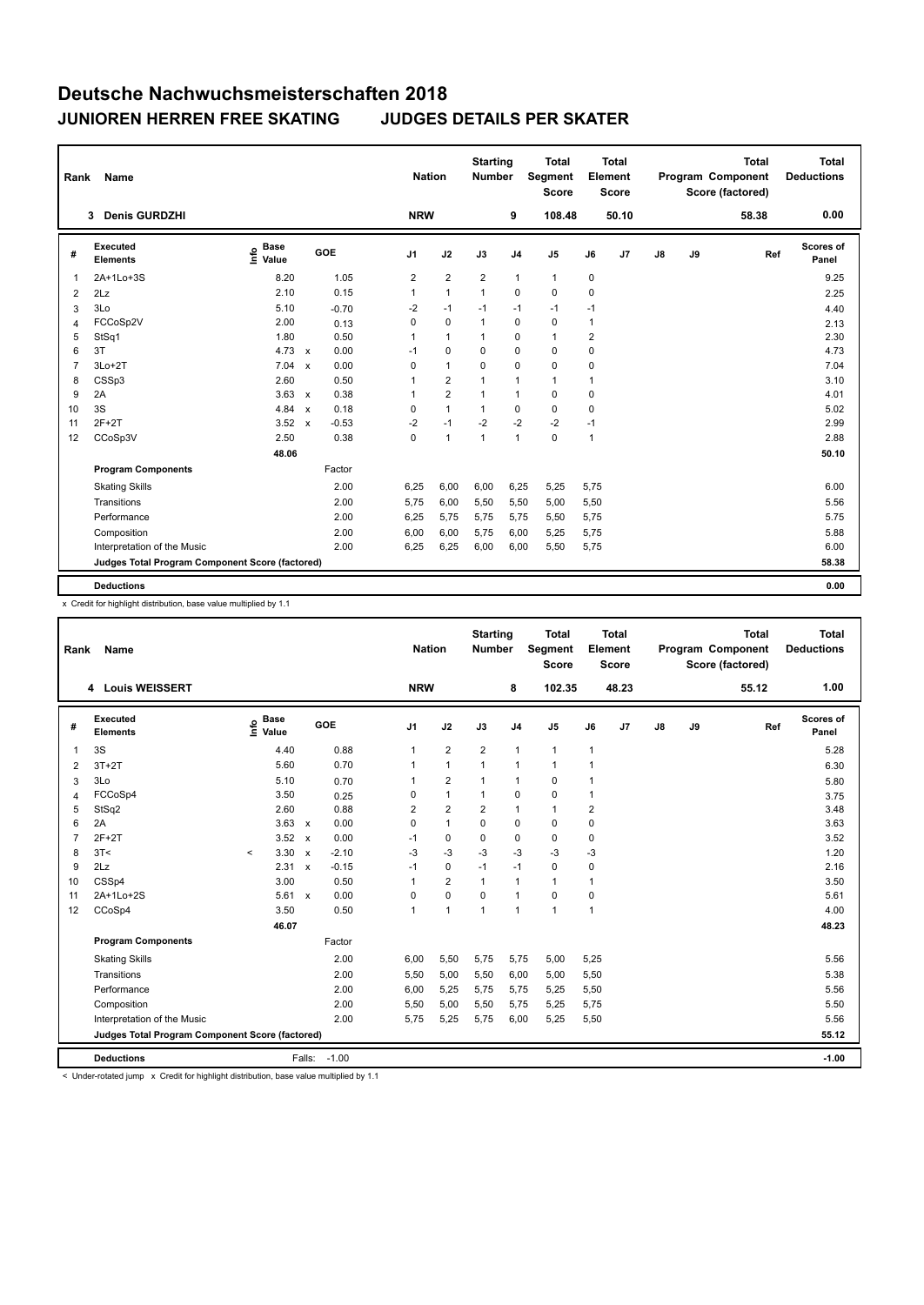| Rank           | Name                                            |                              |                                   | <b>Nation</b>  |              | <b>Starting</b><br><b>Number</b> |                | <b>Total</b><br>Segment<br><b>Score</b> |      | <b>Total</b><br>Element<br><b>Score</b> |               |    | <b>Total</b><br>Program Component<br>Score (factored) | Total<br><b>Deductions</b> |
|----------------|-------------------------------------------------|------------------------------|-----------------------------------|----------------|--------------|----------------------------------|----------------|-----------------------------------------|------|-----------------------------------------|---------------|----|-------------------------------------------------------|----------------------------|
|                | 5 Daniel SAPOZNIKOV                             |                              |                                   | <b>NRW</b>     |              |                                  | 7              | 98.24                                   |      | 50.72                                   |               |    | 48.52                                                 | 1.00                       |
| #              | Executed<br><b>Elements</b>                     | <b>Base</b><br>lnfo<br>Value | GOE                               | J <sub>1</sub> | J2           | J3                               | J <sub>4</sub> | J <sub>5</sub>                          | J6   | J7                                      | $\mathsf{J}8$ | J9 | Ref                                                   | Scores of<br>Panel         |
| 1              | 3Lz                                             | 6.00                         | $-1.40$                           | $-2$           | $-1$         | $-2$                             | $-2$           | $-2$                                    | $-2$ |                                         |               |    |                                                       | 4.60                       |
| 2              | $3F+2T$                                         | 6.60                         | 0.18                              | 0              | $\mathbf 0$  | $\mathbf 0$                      | $\mathbf{1}$   | $\mathbf{1}$                            | 0    |                                         |               |    |                                                       | 6.78                       |
| 3              | 3F                                              | 5.30                         | 0.00                              | 1              | 0            | 0                                | 0              | 0                                       | 0    |                                         |               |    |                                                       | 5.30                       |
| 4              | FCSp3                                           | 2.80                         | 0.50                              | 1              | $\mathbf 0$  | $\mathbf{1}$                     | $\mathbf{1}$   | $\mathbf{1}$                            | 1    |                                         |               |    |                                                       | 3.30                       |
| 5              | $3Lo+2T$                                        | 6.40                         | $-0.70$                           | $-1$           | $-1$         | $-1$                             | $-1$           | $-1$                                    | $-1$ |                                         |               |    |                                                       | 5.70                       |
| 6              | 3T+1Lo+2S                                       | 6.10                         | $-0.35$                           | $-1$           | $-1$         | $\Omega$                         | 0              | $\mathbf 0$                             | -2   |                                         |               |    |                                                       | 5.75                       |
| $\overline{7}$ | CSSp4                                           | 3.00                         | $-0.08$                           | $-1$           | $\mathbf{1}$ | $\Omega$                         | 0              | $-1$                                    | 0    |                                         |               |    |                                                       | 2.92                       |
| 8              | 3Lo                                             | 5.61                         | $-2.10$<br>$\mathbf{x}$           | -3             | $-3$         | $-3$                             | -3             | $-3$                                    | -3   |                                         |               |    |                                                       | 3.51                       |
| 9              | StSq2                                           | 2.60                         | 0.00                              | 0              | $\mathbf 0$  | $\mathbf 0$                      | $\pmb{0}$      | 0                                       | 0    |                                         |               |    |                                                       | 2.60                       |
| 10             | 2A                                              | 3.63                         | 0.50<br>$\boldsymbol{\mathsf{x}}$ | 1              | $\mathbf{1}$ | $\mathbf{1}$                     | $\mathbf{1}$   | $\mathbf{1}$                            | 0    |                                         |               |    |                                                       | 4.13                       |
| 11             | 2A                                              | 3.63                         | 0.00<br>$\boldsymbol{\mathsf{x}}$ | 0              | $\mathbf 0$  | $\Omega$                         | $\mathbf{1}$   | $\mathbf 0$                             | 0    |                                         |               |    |                                                       | 3.63                       |
| 12             | CCoSp3V                                         | 2.50                         | 0.00                              | 0              | $\mathbf 0$  | $\Omega$                         | $\mathbf 0$    | $\mathbf 0$                             | 0    |                                         |               |    |                                                       | 2.50                       |
|                |                                                 | 54.17                        |                                   |                |              |                                  |                |                                         |      |                                         |               |    |                                                       | 50.72                      |
|                | <b>Program Components</b>                       |                              | Factor                            |                |              |                                  |                |                                         |      |                                         |               |    |                                                       |                            |
|                | <b>Skating Skills</b>                           |                              | 2.00                              | 4,75           | 4,50         | 5,25                             | 5,50           | 4,75                                    | 4,75 |                                         |               |    |                                                       | 4.88                       |
|                | Transitions                                     |                              | 2.00                              | 4,75           | 4,50         | 4,75                             | 5,00           | 4,50                                    | 4,50 |                                         |               |    |                                                       | 4.63                       |
|                | Performance                                     |                              | 2.00                              | 5,25           | 4,00         | 5,25                             | 5,25           | 4,75                                    | 4,75 |                                         |               |    |                                                       | 5.00                       |
|                | Composition                                     |                              | 2.00                              | 4.75           | 4,00         | 5,00                             | 5,25           | 5,00                                    | 5,00 |                                         |               |    |                                                       | 4.94                       |
|                | Interpretation of the Music                     |                              | 2.00                              | 4,50           | 4,00         | 5,00                             | 5,25           | 4,75                                    | 5,00 |                                         |               |    |                                                       | 4.81                       |
|                | Judges Total Program Component Score (factored) |                              |                                   |                |              |                                  |                |                                         |      |                                         |               |    |                                                       | 48.52                      |
|                | <b>Deductions</b>                               |                              | $-1.00$<br>Falls:                 |                |              |                                  |                |                                         |      |                                         |               |    |                                                       | $-1.00$                    |

x Credit for highlight distribution, base value multiplied by 1.1

| Rank           | Name                                            |                           |              |         | <b>Nation</b>  |                | <b>Starting</b><br><b>Number</b> |                | <b>Total</b><br>Segment<br><b>Score</b> |             | <b>Total</b><br>Element<br><b>Score</b> |    |    | <b>Total</b><br>Program Component<br>Score (factored) | <b>Total</b><br><b>Deductions</b> |
|----------------|-------------------------------------------------|---------------------------|--------------|---------|----------------|----------------|----------------------------------|----------------|-----------------------------------------|-------------|-----------------------------------------|----|----|-------------------------------------------------------|-----------------------------------|
|                | <b>Niclas RUST</b><br>6                         |                           |              |         | <b>BER</b>     |                |                                  | 4              | 90.03                                   |             | 45.27                                   |    |    | 44.76                                                 | 0.00                              |
| #              | Executed<br><b>Elements</b>                     | Base<br>e Base<br>E Value |              | GOE     | J <sub>1</sub> | J2             | J3                               | J <sub>4</sub> | J <sub>5</sub>                          | J6          | J7                                      | J8 | J9 | Ref                                                   | <b>Scores of</b><br>Panel         |
| -1             | $3Lo+2T$                                        | 6.40                      |              | 0.18    | 0              | $\mathbf{1}$   | 0                                | 0              | $\mathbf{1}$                            | 0           |                                         |    |    |                                                       | 6.58                              |
| 2              | 3T                                              | 4.30                      |              | 0.00    | 1              | 0              | 0                                | $\pmb{0}$      | $\pmb{0}$                               | 0           |                                         |    |    |                                                       | 4.30                              |
| 3              | $3S+2T$                                         | 5.70                      |              | 0.00    | 0              | $\mathbf 0$    | 0                                | $\mathbf 0$    | $\mathbf 0$                             | $\mathbf 0$ |                                         |    |    |                                                       | 5.70                              |
| 4              | CCSp2                                           | 2.30                      |              | $-0.15$ | 0              | $\pmb{0}$      | $-1$                             | $-1$           | $-1$                                    | 0           |                                         |    |    |                                                       | 2.15                              |
| 5              | 2Lo                                             | 1.80                      |              | 0.00    | 0              | $\Omega$       | $\Omega$                         | 0              | $\Omega$                                | $\mathbf 0$ |                                         |    |    |                                                       | 1.80                              |
| 6              | 3S                                              | 4.84                      | $\mathsf{x}$ | 0.35    | 1              | $\overline{1}$ | $\Omega$                         | $\overline{1}$ | $\mathbf 0$                             | 0           |                                         |    |    |                                                       | 5.19                              |
| $\overline{7}$ | FSSp3                                           | 2.60                      |              | 0.38    | $-1$           | $\overline{1}$ | $\Omega$                         | $\overline{1}$ | $\mathbf{1}$                            | 1           |                                         |    |    |                                                       | 2.98                              |
| 8              | StSq2                                           | 2.60                      |              | 0.00    | 0              | $-1$           | 0                                | 0              | 0                                       | 0           |                                         |    |    |                                                       | 2.60                              |
| 9              | 2A                                              | 3.63                      | $\mathsf{x}$ | 0.00    | 0              | $\mathbf 0$    | 0                                | $\mathbf 0$    | $\mathbf 0$                             | $\mathbf 0$ |                                         |    |    |                                                       | 3.63                              |
| 10             | 2Lz+1Lo+2S                                      | 4.29                      | $\mathbf{x}$ | $-0.08$ | 0              | $-1$           | $\mathbf 0$                      | $-1$           | $\mathbf 0$                             | $\mathbf 0$ |                                         |    |    |                                                       | 4.21                              |
| 11             | 2A                                              | 3.63                      | $\mathsf{x}$ | 0.00    | 1              | $\pmb{0}$      | $\mathbf 0$                      | $\mathbf 0$    | $\pmb{0}$                               | $\mathbf 0$ |                                         |    |    |                                                       | 3.63                              |
| 12             | CCoSp3V                                         | 2.50                      |              | 0.00    | $-1$           | $\mathbf 0$    | $\Omega$                         | $\Omega$       | $\mathbf 0$                             | $\mathbf 0$ |                                         |    |    |                                                       | 2.50                              |
|                |                                                 | 44.59                     |              |         |                |                |                                  |                |                                         |             |                                         |    |    |                                                       | 45.27                             |
|                | <b>Program Components</b>                       |                           |              | Factor  |                |                |                                  |                |                                         |             |                                         |    |    |                                                       |                                   |
|                | <b>Skating Skills</b>                           |                           |              | 2.00    | 4,75           | 4,50           | 4,50                             | 5,00           | 4,50                                    | 4,75        |                                         |    |    |                                                       | 4.63                              |
|                | Transitions                                     |                           |              | 2.00    | 4,50           | 4,00           | 4,00                             | 4,75           | 4,00                                    | 4,50        |                                         |    |    |                                                       | 4.25                              |
|                | Performance                                     |                           |              | 2.00    | 5,00           | 4,00           | 4,50                             | 5,25           | 4,25                                    | 4,50        |                                         |    |    |                                                       | 4.56                              |
|                | Composition                                     |                           |              | 2.00    | 4,75           | 4,00           | 4,25                             | 5,25           | 4,50                                    | 4,50        |                                         |    |    |                                                       | 4.50                              |
|                | Interpretation of the Music                     |                           |              | 2.00    | 4,75           | 4,25           | 4,25                             | 4,75           | 4,00                                    | 4,50        |                                         |    |    |                                                       | 4.44                              |
|                | Judges Total Program Component Score (factored) |                           |              |         |                |                |                                  |                |                                         |             |                                         |    |    |                                                       | 44.76                             |
|                | <b>Deductions</b>                               |                           |              |         |                |                |                                  |                |                                         |             |                                         |    |    |                                                       | 0.00                              |

x Credit for highlight distribution, base value multiplied by 1.1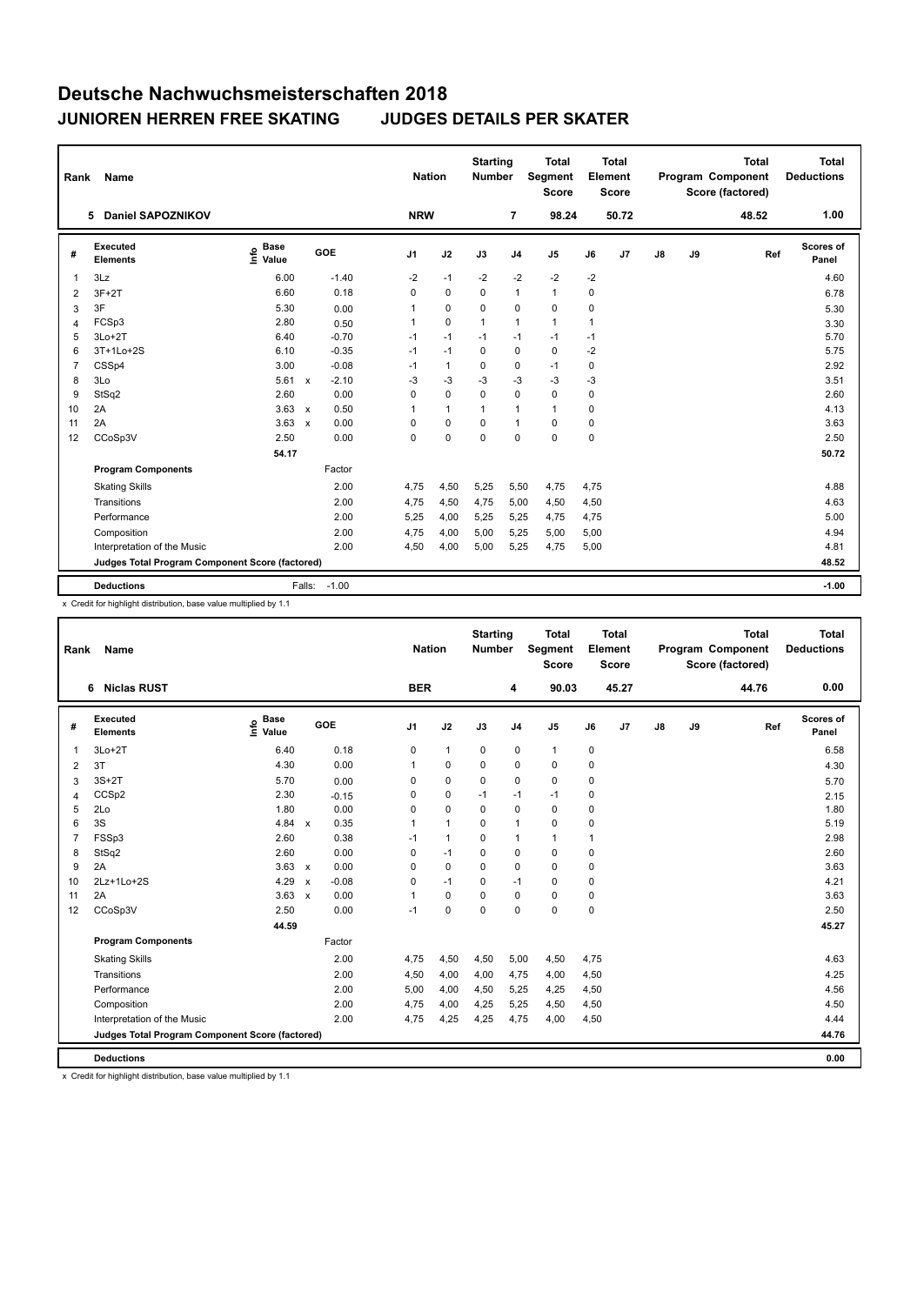|                                                                                                                                                                                            | 0.00               |
|--------------------------------------------------------------------------------------------------------------------------------------------------------------------------------------------|--------------------|
| <b>BER</b><br>6<br>88.50<br>40.86<br><b>Florian PASCHKE</b><br>47.64<br>7                                                                                                                  |                    |
| Executed<br><b>Base</b><br>Info<br><b>GOE</b><br>J9<br>J <sub>1</sub><br>J2<br>J3<br>J <sub>4</sub><br>J <sub>5</sub><br>J7<br>$\mathsf{J}8$<br>#<br>Ref<br>J6<br>Value<br><b>Elements</b> | Scores of<br>Panel |
| 3Lz<br>6.00<br>0.00<br>$\mathbf 0$<br>$\mathbf 0$<br>0<br>0<br>0<br>0<br>$\mathbf{1}$                                                                                                      | 6.00               |
| 0.18<br>5.70<br>$\mathbf{1}$<br>$\Omega$<br>0<br>$\Omega$<br>0<br>$\mathbf{1}$<br>$3S+2T$<br>2                                                                                             | 5.88               |
| 1F<br>$\mathbf 0$<br>$-1$<br>0.50<br>$-1$<br>0<br>$-1$<br>$-0.08$<br>$-1$<br>3                                                                                                             | 0.42               |
| $-1$<br>$\mathbf 0$<br>$\mathbf 0$<br>2A+1Lo+2S<br>5.10<br>$-1$<br>$-1$<br>1<br>$-0.25$<br>4                                                                                               | 4.85               |
| CCSp3<br>0.50<br>$\mathbf{1}$<br>5<br>2.80<br>0<br>1<br>$\mathbf{1}$<br>$\mathbf{1}$<br>$\mathbf{1}$                                                                                       | 3.30               |
| 3S<br>0.53<br>4.40<br>$\mathbf{1}$<br>0<br>$\mathbf{1}$<br>6<br>1<br>$\mathbf{1}$<br>0                                                                                                     | 4.93               |
| FSSp4<br>3.00<br>0.38<br>$\mathbf{1}$<br>$\mathbf 0$<br>$\mathbf 0$<br>$\overline{7}$<br>1<br>$\mathbf{1}$<br>1                                                                            | 3.38               |
| $3.74 \times$<br>$-0.53$<br>$-2$<br>$-2$<br>$-2$<br>$-2$<br>$2Lz+2T$<br>$-1$<br>$-1$<br>8                                                                                                  | 3.21               |
| $\mathbf{1}$<br>$\mathbf 0$<br>StSq2<br>2.60<br>0.00<br>$\mathbf 0$<br>$\mathbf 0$<br>9<br>$\mathbf 0$<br>0                                                                                | 2.60               |
| 2S<br>1.43<br>0.00<br>$\Omega$<br>$\mathbf 0$<br>$\Omega$<br>$\mathbf 0$<br>$\Omega$<br>10<br>0<br>$\mathsf{x}$                                                                            | 1.43               |
| 2F<br>2.09<br>0.00<br>$\Omega$<br>$\Omega$<br>$\mathbf 0$<br>$\mathbf 0$<br>11<br>$\mathbf{1}$<br>0<br>$\boldsymbol{\mathsf{x}}$                                                           | 2.09               |
| $\mathbf 0$<br>0<br>CCoSp3<br>3.00<br>$-0.23$<br>$-1$<br>$-1$<br>12<br>$-1$<br>$-1$                                                                                                        | 2.77               |
| 40.36                                                                                                                                                                                      | 40.86              |
| <b>Program Components</b><br>Factor                                                                                                                                                        |                    |
| 2.00<br><b>Skating Skills</b><br>4.75<br>4,50<br>4,75<br>5,25<br>4,75<br>4,75                                                                                                              | 4.75               |
| Transitions<br>2.00<br>5,00<br>4,25<br>4,50<br>4,75<br>4,50<br>4,75                                                                                                                        | 4.63               |
| Performance<br>2.00<br>4,50<br>4,25<br>4,50<br>5,25<br>5,00<br>5,00                                                                                                                        | 4.75               |
| Composition<br>2.00<br>4,75<br>4,50<br>5,00<br>4,75<br>5,00<br>5,00                                                                                                                        | 4.88               |
| 2.00<br>4,25<br>Interpretation of the Music<br>5,00<br>4,50<br>5,00<br>4,75<br>5,00                                                                                                        | 4.81               |
| Judges Total Program Component Score (factored)                                                                                                                                            | 47.64              |
| <b>Deductions</b>                                                                                                                                                                          | 0.00               |

x Credit for highlight distribution, base value multiplied by 1.1

| Rank           | <b>Name</b>                                     |                              |                           |         | <b>Nation</b>  |                | <b>Starting</b><br><b>Number</b> |                | <b>Total</b><br>Segment<br><b>Score</b> |                | <b>Total</b><br>Element<br>Score |    |    | <b>Total</b><br>Program Component<br>Score (factored) | <b>Total</b><br><b>Deductions</b> |
|----------------|-------------------------------------------------|------------------------------|---------------------------|---------|----------------|----------------|----------------------------------|----------------|-----------------------------------------|----------------|----------------------------------|----|----|-------------------------------------------------------|-----------------------------------|
|                | <b>Jegor EßLIGER</b><br>8                       |                              |                           |         | <b>BER</b>     |                |                                  | 2              | 75.99                                   |                | 33.47                            |    |    | 44.52                                                 | 2.00                              |
| #              | Executed<br><b>Elements</b>                     | <b>Base</b><br>lnfo<br>Value |                           | GOE     | J <sub>1</sub> | J2             | J3                               | J <sub>4</sub> | J <sub>5</sub>                          | J6             | J7                               | J8 | J9 | Ref                                                   | <b>Scores of</b><br>Panel         |
| 1              | 3S                                              | 4.40                         |                           | $-2.10$ | $-3$           | $-3$           | $-3$                             | $-3$           | $-3$                                    | -3             |                                  |    |    |                                                       | 2.30                              |
| $\overline{2}$ | 2A                                              | 3.30                         |                           | 0.50    | 2              | $\mathbf{1}$   | $\mathbf{1}$                     | $\mathbf{1}$   | $\mathbf{1}$                            | 1              |                                  |    |    |                                                       | 3.80                              |
| 3              | 3S+REP                                          | 3.08                         |                           | $-2.10$ | $-3$           | $-3$           | $-3$                             | $-3$           | $-3$                                    | $-3$           |                                  |    |    |                                                       | 0.98                              |
| 4              | $2F+2T$                                         | 3.20                         |                           | 0.00    | 0              | $\mathbf 0$    | $\mathbf 0$                      | $\mathbf 0$    | $\mathbf 0$                             | $\mathbf 0$    |                                  |    |    |                                                       | 3.20                              |
| 5              | CCoSp4                                          | 3.50                         |                           | 0.50    | $\overline{2}$ | $\mathbf{1}$   | 1                                | $\mathbf{1}$   | $\mathbf{1}$                            | $\overline{1}$ |                                  |    |    |                                                       | 4.00                              |
| 6              | 2Lz                                             | 2.10                         |                           | 0.30    | 1              | $\mathbf 0$    | 1                                | $\overline{1}$ | $\mathbf{1}$                            | $\mathbf{1}$   |                                  |    |    |                                                       | 2.40                              |
| $\overline{7}$ | CCSp2                                           | 2.30                         |                           | 0.13    | 1              | $\mathbf{1}$   | 0                                | $\mathbf 0$    | $\mathbf 0$                             | $\mathbf 0$    |                                  |    |    |                                                       | 2.43                              |
| 8              | StSq2                                           | 2.60                         |                           | 0.25    | 0              | $\mathbf{1}$   | 0                                | 0              | $\mathbf{1}$                            | 1              |                                  |    |    |                                                       | 2.85                              |
| 9              | 2F                                              | 2.09                         | $\boldsymbol{\mathsf{x}}$ | $-0.45$ | $-2$           | $-1$           | $-2$                             | $-1$           | $-2$                                    | $-1$           |                                  |    |    |                                                       | 1.64                              |
| 10             | 2Lz+1Lo+2S                                      | 4.29                         | $\boldsymbol{\mathsf{x}}$ | 0.00    | $\Omega$       | $\Omega$       | $\Omega$                         | $\Omega$       | $\Omega$                                | $\mathbf 0$    |                                  |    |    |                                                       | 4.29                              |
| 11             | FSSp1                                           | 2.00                         |                           | $-0.30$ | $-1$           | $-1$           | $-1$                             | $-1$           | $-1$                                    | $-1$           |                                  |    |    |                                                       | 1.70                              |
| 12             | 2A                                              | $3.63 \times$                |                           | 0.25    | 1              | $\overline{1}$ | 0                                | $\overline{1}$ | $\mathbf 0$                             | $\mathbf 0$    |                                  |    |    |                                                       | 3.88                              |
|                |                                                 | 36.49                        |                           |         |                |                |                                  |                |                                         |                |                                  |    |    |                                                       | 33.47                             |
|                | <b>Program Components</b>                       |                              |                           | Factor  |                |                |                                  |                |                                         |                |                                  |    |    |                                                       |                                   |
|                | <b>Skating Skills</b>                           |                              |                           | 2.00    | 4,75           | 4,25           | 4,50                             | 4,75           | 4,50                                    | 4,75           |                                  |    |    |                                                       | 4.63                              |
|                | Transitions                                     |                              |                           | 2.00    | 4,50           | 4,00           | 4,25                             | 3,75           | 4,25                                    | 4,50           |                                  |    |    |                                                       | 4.25                              |
|                | Performance                                     |                              |                           | 2.00    | 4,25           | 4,00           | 4,50                             | 4,75           | 4,50                                    | 4,75           |                                  |    |    |                                                       | 4.50                              |
|                | Composition                                     |                              |                           | 2.00    | 4,50           | 4,50           | 4,50                             | 4,50           | 4,25                                    | 5,00           |                                  |    |    |                                                       | 4.50                              |
|                | Interpretation of the Music                     |                              |                           | 2.00    | 4,25           | 4,50           | 4,25                             | 4,25           | 4,50                                    | 4,75           |                                  |    |    |                                                       | 4.38                              |
|                | Judges Total Program Component Score (factored) |                              |                           |         |                |                |                                  |                |                                         |                |                                  |    |    |                                                       | 44.52                             |
|                | <b>Deductions</b>                               |                              | Falls:                    | $-2.00$ |                |                |                                  |                |                                         |                |                                  |    |    |                                                       | $-2.00$                           |

x Credit for highlight distribution, base value multiplied by 1.1 REP Jump repetition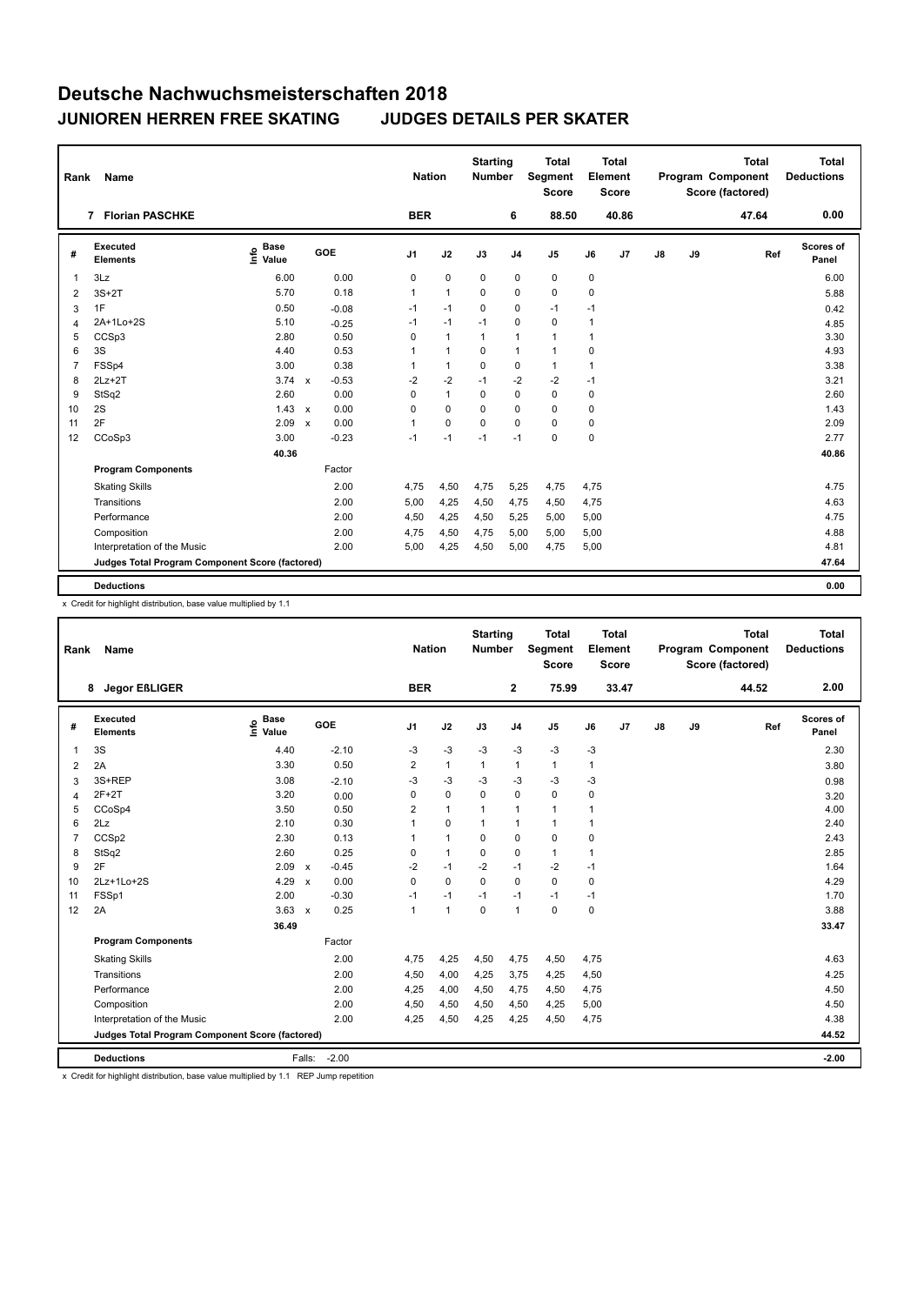| Rank           | Name                                            |                     |                      |              |         |                          | <b>Nation</b> |                          | <b>Starting</b><br><b>Number</b> |                | <b>Total</b><br>Segment<br><b>Score</b> |                          | <b>Total</b><br>Element<br><b>Score</b> |    |    | <b>Total</b><br>Program Component<br>Score (factored) | Total<br><b>Deductions</b> |
|----------------|-------------------------------------------------|---------------------|----------------------|--------------|---------|--------------------------|---------------|--------------------------|----------------------------------|----------------|-----------------------------------------|--------------------------|-----------------------------------------|----|----|-------------------------------------------------------|----------------------------|
|                | <b>Marvin RÖMPLER</b><br>9                      |                     |                      |              |         |                          | <b>SAS</b>    |                          |                                  | 5              | 71.74                                   |                          | 28.34                                   |    |    | 44.40                                                 | 1.00                       |
| #              | Executed<br><b>Elements</b>                     | ١nfo                | <b>Base</b><br>Value |              | GOE     | J <sub>1</sub>           |               | J2                       | J3                               | J <sub>4</sub> | J <sub>5</sub>                          | J6                       | J <sub>7</sub>                          | J8 | J9 | Ref                                                   | Scores of<br>Panel         |
| 1              | 2Lz                                             |                     | 2.10                 |              | 0.30    | 1                        |               | $\mathbf{1}$             | $\mathbf 0$                      | $\mathbf{1}$   | $\mathbf{1}$                            | $\mathbf{1}$             |                                         |    |    |                                                       | 2.40                       |
| $\overline{2}$ | $2A+2T$                                         |                     | 4.60                 |              | 0.13    | 1                        |               | $\mathbf{1}$             | 0                                | 0              | $\mathbf 0$                             | 0                        |                                         |    |    |                                                       | 4.73                       |
| 3              | FCCoSp                                          |                     | 0.00                 |              | 0.00    | $\overline{\phantom{a}}$ |               | $\overline{\phantom{a}}$ | $\blacksquare$                   | $\blacksquare$ | $\overline{\phantom{a}}$                | $\overline{\phantom{a}}$ |                                         |    |    |                                                       | 0.00                       |
| $\overline{4}$ | 3T<                                             | $\hat{\phantom{a}}$ | 3.00                 |              | $-2.10$ | $-3$                     |               | $-3$                     | $-3$                             | $-3$           | $-3$                                    | $-3$                     |                                         |    |    |                                                       | 0.90                       |
| 5              | 3S<<                                            | <<                  | 1.30                 |              | $-0.60$ | $-3$                     |               | $-3$                     | $-3$                             | $-3$           | $-3$                                    | $-2$                     |                                         |    |    |                                                       | 0.70                       |
| 6              | 2F                                              |                     | 1.90                 |              | 0.08    | 1                        |               | $\mathbf 0$              | 0                                | $\mathbf{1}$   | $\mathbf 0$                             | 0                        |                                         |    |    |                                                       | 1.98                       |
| $\overline{7}$ | CCoSp4                                          |                     | 3.50                 |              | 0.00    | 0                        |               | $\mathbf 0$              | 0                                | 0              | $\mathbf 0$                             | 1                        |                                         |    |    |                                                       | 3.50                       |
| 8              | 2Lz+1Lo+2S                                      |                     | 4.29                 | $\mathsf{x}$ | 0.00    | 1                        |               | $-1$                     | $\mathbf 0$                      | $\mathbf 0$    | $\mathbf 0$                             | 0                        |                                         |    |    |                                                       | 4.29                       |
| 9              | $2A+2T$                                         |                     | 5.06                 | $\mathsf{x}$ | $-0.25$ | $-1$                     |               | $\Omega$                 | $-1$                             | $-1$           | $\mathbf 0$                             | 0                        |                                         |    |    |                                                       | 4.81                       |
| 10             | StSq2                                           |                     | 2.60                 |              | 0.00    | 0                        |               | $-1$                     | 0                                | $\mathbf 0$    | $\mathbf 0$                             | 0                        |                                         |    |    |                                                       | 2.60                       |
| 11             | FSSp2                                           |                     | 2.30                 |              | 0.13    | 1                        |               | $-1$                     | 0                                | $\overline{1}$ | $\mathbf 0$                             | 0                        |                                         |    |    |                                                       | 2.43                       |
|                |                                                 |                     | 30.65                |              |         |                          |               |                          |                                  |                |                                         |                          |                                         |    |    |                                                       | 28.34                      |
|                | <b>Program Components</b>                       |                     |                      |              | Factor  |                          |               |                          |                                  |                |                                         |                          |                                         |    |    |                                                       |                            |
|                | <b>Skating Skills</b>                           |                     |                      |              | 2.00    | 4,25                     |               | 4,25                     | 4,50                             | 4,75           | 4,50                                    | 4,50                     |                                         |    |    |                                                       | 4.44                       |
|                | Transitions                                     |                     |                      |              | 2.00    | 4,50                     |               | 4,00                     | 4,25                             | 4,00           | 4,25                                    | 4,25                     |                                         |    |    |                                                       | 4.19                       |
|                | Performance                                     |                     |                      |              | 2.00    | 4,50                     |               | 3,75                     | 4,50                             | 4,75           | 4,50                                    | 4,25                     |                                         |    |    |                                                       | 4.44                       |
|                | Composition                                     |                     |                      |              | 2.00    | 4,75                     |               | 4,00                     | 4,50                             | 4,75           | 4,50                                    | 4,75                     |                                         |    |    |                                                       | 4.63                       |
|                | Interpretation of the Music                     |                     |                      |              | 2.00    | 4,25                     |               | 3,75                     | 4,50                             | 4,50           | 4,75                                    | 4,75                     |                                         |    |    |                                                       | 4.50                       |
|                | Judges Total Program Component Score (factored) |                     |                      |              |         |                          |               |                          |                                  |                |                                         |                          |                                         |    |    |                                                       | 44.40                      |
|                | <b>Deductions</b>                               |                     |                      | Falls:       | $-1.00$ |                          |               |                          |                                  |                |                                         |                          |                                         |    |    |                                                       | $-1.00$                    |

-<br>< Under-rotated jump << Downgraded jump x Credit for highlight distribution, base value multiplied by 1.1

| Rank           | <b>Name</b>                                     |                                  |                                      |                     | <b>Nation</b> |              | <b>Starting</b><br><b>Number</b> |                | <b>Total</b><br>Segment<br><b>Score</b> |      | <b>Total</b><br>Element<br><b>Score</b> |    |    | <b>Total</b><br>Program Component<br>Score (factored) | <b>Total</b><br><b>Deductions</b> |
|----------------|-------------------------------------------------|----------------------------------|--------------------------------------|---------------------|---------------|--------------|----------------------------------|----------------|-----------------------------------------|------|-----------------------------------------|----|----|-------------------------------------------------------|-----------------------------------|
|                | <b>Kurt Maximilian GROHMANN</b><br>10           |                                  |                                      |                     | <b>SAS</b>    |              |                                  | 1              | 71.20                                   |      | 32.30                                   |    |    | 38.90                                                 | 0.00                              |
| #              | Executed<br><b>Elements</b>                     | <b>Base</b><br>e Base<br>⊆ Value | GOE                                  | J <sub>1</sub>      |               | J2           | J3                               | J <sub>4</sub> | J <sub>5</sub>                          | J6   | J7                                      | J8 | J9 | Ref                                                   | <b>Scores of</b><br>Panel         |
| 1              | $3S+2T$                                         | 5.70                             |                                      | 0.00<br>$\mathbf 0$ |               | $\pmb{0}$    | $\mathbf 0$                      | $\pmb{0}$      | $\pmb{0}$                               | 0    |                                         |    |    |                                                       | 5.70                              |
| 2              | 1Lz                                             | 0.60                             | $-0.05$                              | $-1$                |               | $-1$         | 0                                | $\mathbf 0$    | $\mathbf 0$                             | $-1$ |                                         |    |    |                                                       | 0.55                              |
| 3              | 2Lz                                             | 2.10                             |                                      | 0<br>0.00           |               | $\mathbf 0$  | 0                                | $\mathbf 0$    | $\mathbf 0$                             | 0    |                                         |    |    |                                                       | 2.10                              |
| 4              | 2A                                              | 3.30                             |                                      | 0.00<br>$-1$        |               | $\mathbf{1}$ | 0                                | 0              | 0                                       | 0    |                                         |    |    |                                                       | 3.30                              |
| 5              | CSSp3                                           | 2.60                             |                                      | 0.00<br>0           |               | $\mathbf 0$  | 1                                | $\pmb{0}$      | $\mathbf 0$                             | 0    |                                         |    |    |                                                       | 2.60                              |
| 6              | 3S                                              | 4.40                             | $-1.23$                              | $-2$                |               | $-1$         | $-2$                             | $-2$           | $-1$                                    | $-2$ |                                         |    |    |                                                       | 3.17                              |
| $\overline{7}$ | 2A                                              | 3.63                             | $-0.88$<br>$\mathsf{x}$              | $-2$                |               | $-1$         | $-2$                             | $-2$           | $-2$                                    | $-1$ |                                         |    |    |                                                       | 2.75                              |
| 8              | 2F+1Lo+1S                                       | 3.08                             | $-0.38$<br>$\boldsymbol{\mathsf{x}}$ | $-1$                |               | $-1$         | $-1$                             | $-2$           | $\mathbf 0$                             | $-2$ |                                         |    |    |                                                       | 2.70                              |
| 9              | 2Lz                                             | 2.31                             | $\boldsymbol{\mathsf{x}}$            | 0.00<br>0           |               | $\mathbf 0$  | 0                                | $\mathbf 0$    | $\mathbf 0$                             | 0    |                                         |    |    |                                                       | 2.31                              |
| 10             | FSSp3                                           | 2.60                             | $-0.08$                              | 0                   |               | $\pmb{0}$    | $-1$                             | $-1$           | 0                                       | 0    |                                         |    |    |                                                       | 2.52                              |
| 11             | StSq2                                           | 2.60                             |                                      | 0.00<br>0           |               | $\mathbf 0$  | $\Omega$                         | $\mathbf 0$    | $\mathbf 0$                             | 0    |                                         |    |    |                                                       | 2.60                              |
| 12             | CCoSp2V                                         | 2.00                             |                                      | 0.00<br>0           |               | $-1$         | 0                                | $\mathbf 0$    | $\mathbf 0$                             | 0    |                                         |    |    |                                                       | 2.00                              |
|                |                                                 | 34.92                            |                                      |                     |               |              |                                  |                |                                         |      |                                         |    |    |                                                       | 32.30                             |
|                | <b>Program Components</b>                       |                                  | Factor                               |                     |               |              |                                  |                |                                         |      |                                         |    |    |                                                       |                                   |
|                | <b>Skating Skills</b>                           |                                  |                                      | 2.00<br>4.00        |               | 4,00         | 4,00                             | 4,50           | 4,00                                    | 4,50 |                                         |    |    |                                                       | 4.13                              |
|                | Transitions                                     |                                  |                                      | 2.00<br>3,75        |               | 4,00         | 3,50                             | 3,50           | 3,00                                    | 4,00 |                                         |    |    |                                                       | 3.69                              |
|                | Performance                                     |                                  |                                      | 2.00<br>3,75        |               | 4,25         | 3,75                             | 4,25           | 3,75                                    | 4,00 |                                         |    |    |                                                       | 3.94                              |
|                | Composition                                     |                                  |                                      | 2.00<br>4,00        |               | 4,00         | 3,75                             | 3,75           | 3,50                                    | 4,25 |                                         |    |    |                                                       | 3.88                              |
|                | Interpretation of the Music                     |                                  |                                      | 2.00<br>4,00        |               | 4,00         | 3,75                             | 3,50           | 3,50                                    | 4,00 |                                         |    |    |                                                       | 3.81                              |
|                | Judges Total Program Component Score (factored) |                                  |                                      |                     |               |              |                                  |                |                                         |      |                                         |    |    |                                                       | 38.90                             |
|                | <b>Deductions</b>                               |                                  |                                      |                     |               |              |                                  |                |                                         |      |                                         |    |    |                                                       | 0.00                              |

x Credit for highlight distribution, base value multiplied by 1.1